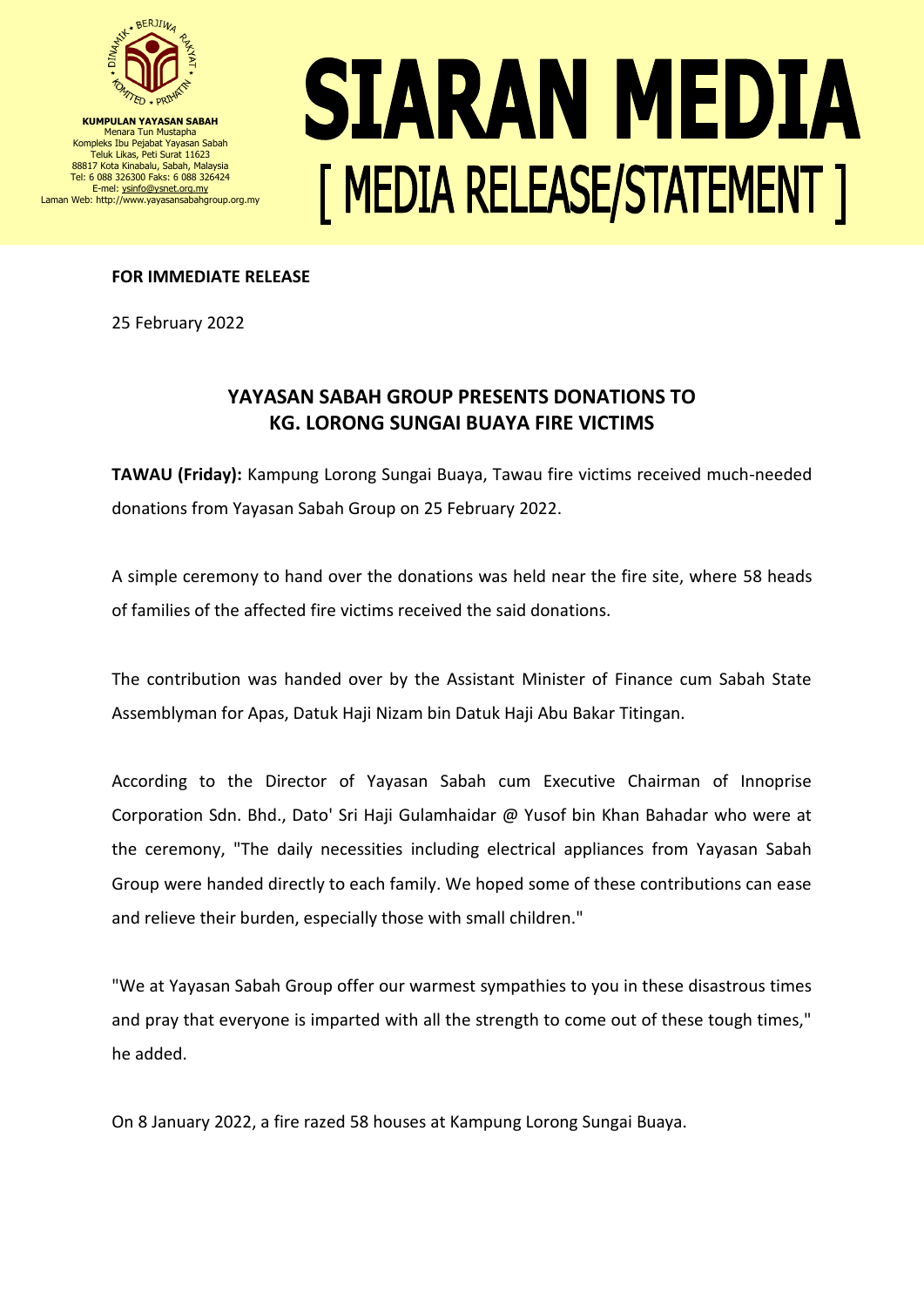

**Picture 1:** Datuk Haji Nizam (third from left) hands over aid to a Kampung Lorong Sungai Buaya fire victim. Also in the picture is Dato' Sri Haji Gulamhaidar (second from left).



**Picture 2:** Dato' Sri Haji Gulamhaidar (sixth from right) poses with the Yayasan Sabah Group's donations. Also in the picture is Datuk Haji Nizam (fifth from left).